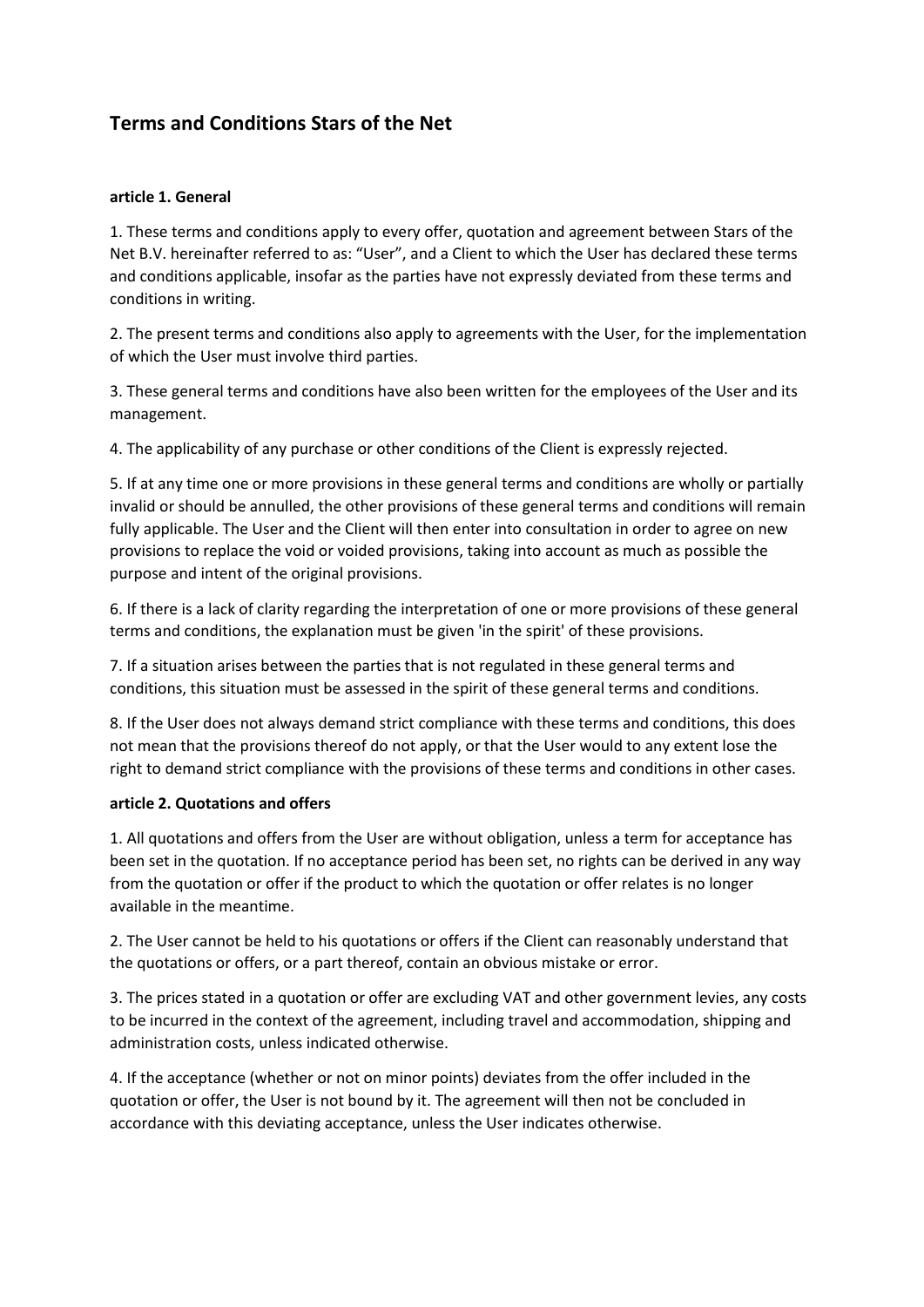5. A composed quotation does not oblige the User to perform part of the assignment for a corresponding part of the stated price. Offers or quotations do not automatically apply to future orders.

## **Article 3. Conclusion of an agreement**

1. An agreement between the User and the Client is concluded after the User has accepted an order in writing, or the Client has signed an order confirmation drawn up by the User and returned it or has given its approval by email. An invoice sent by the User for the services stated in the order is equivalent to an acceptance. The order confirmation is deemed to represent the agreement correctly and completely; the date of confirmation is therefore decisive.

2. If the User sends a quotation to the Client and the Client fails to sign it and/or return it to the User, while that service has already commenced and/or the Client pays the User with regard to the services referred to in the relevant quotation, it is deemed that an agreement has been concluded between the parties, in accordance with the quotation sent but not returned/signed.

3. If an agreement has been concluded between the Client and the User, the User nevertheless retains the right to refuse certain assignments given by the Client on the basis of this agreement. This refusal can in any case be based on:

a. The content, nature, purport or form of an assignment;

- b. Technical objections;
- c. Reasons of principle;
- d. Contrary to laws or regulations and/or the interests of the User.

If part of an assignment is refused on the basis of the foregoing, the User will compensate the Client for the value of that part of the agreement.

4. For agreements for which, due to the nature and scope, no quotation or order confirmation is sent, the invoice is deemed to represent the agreement correctly and completely, unless a complaint is submitted by the Client with sufficient supporting evidence and within 5 (five) working days.

5. Additions to and changes to the agreement are only valid after written agreement between the parties.

# **Article 4. Contract duration, implementation times, transfer of risk, implementation, amendment of the agreement and price increase**

1. If no duration has been agreed and the parties have entered into an agreement relating to the periodic or otherwise regular provision of services (continuation agreement), the agreement is entered into for a period of 1 (one) year, with a notice period of 2 (two) months and is extended each time for the same period, unless the agreement is terminated in writing by one of the parties at least 2 (two) months before the expiry of the contract term.

2. If a term has been agreed or specified for the performance of certain activities or for the delivery of certain items, this is never a strict deadline. If a term is exceeded, the Client must therefore give User written notice of default. User must be offered a reasonable term to still implement the agreement.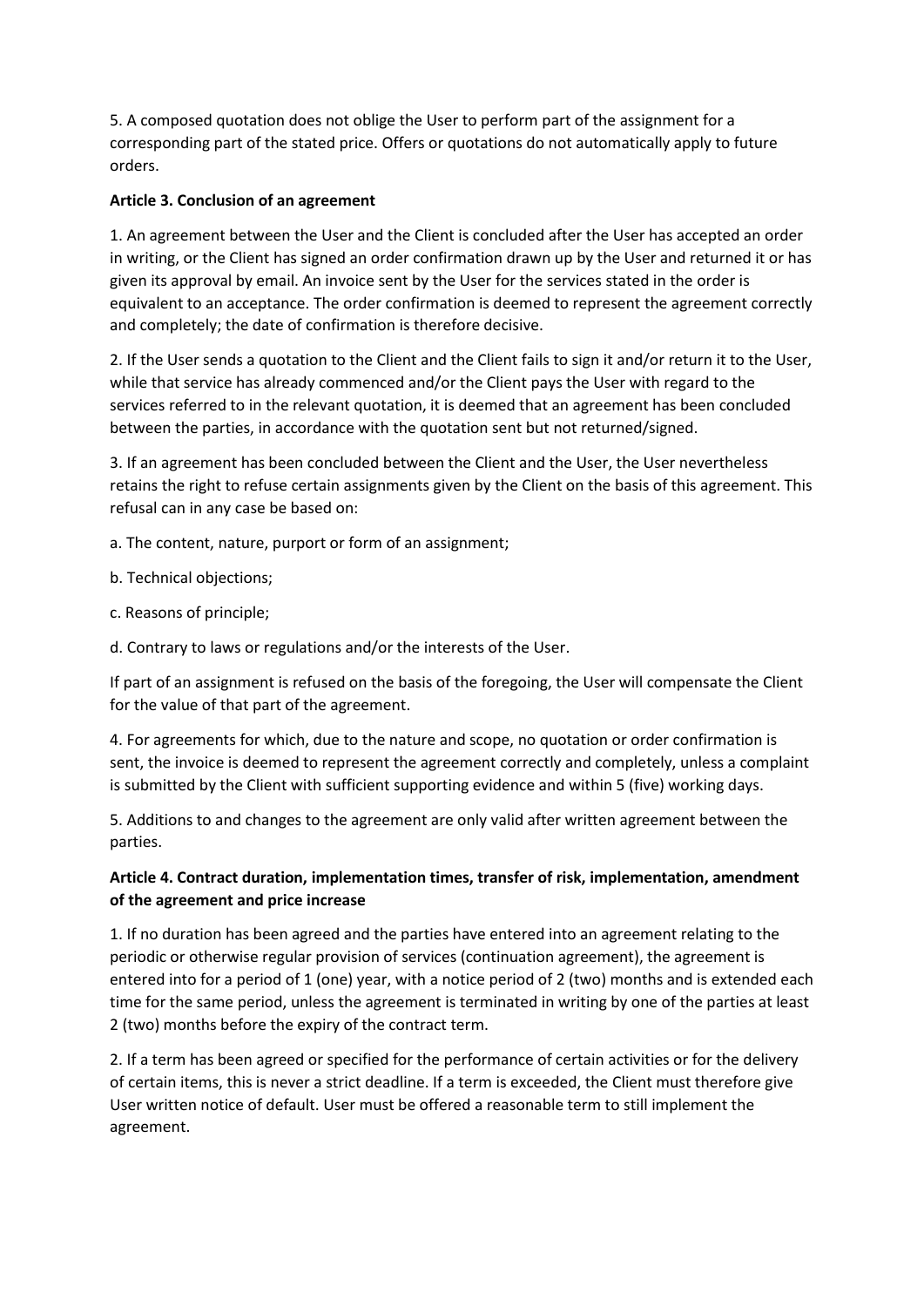3. The User will perform the agreement to the best of its knowledge and ability and in accordance with the requirements of good workmanship. All this on the basis of the state of science known at that time.

4. The agreement concluded between the User and the Client has the character of a best efforts obligation, unless and insofar as the User has expressly promised a result in the written agreement and the relevant result has also been described with sufficient precision in the agreement.

5. User has the right to have certain activities performed by third parties. The applicability of article 7:404, 7:407 paragraph 2 and 7:409 of the Dutch Civil Code is expressly excluded.

6. If the User or third parties engaged by the User in the context of the assignment perform work at the location of the Client or a location designated by the Client, the Client will provide the facilities reasonably desired by those employees free of charge.

7. Delivery takes place ex works of the User. The Client is obliged to take delivery of the goods the moment they are made available to him. If the Client refuses to take delivery or is negligent in providing information or instructions that are necessary for the delivery, the User is entitled to store the goods at the expense and risk of the Client. The risk of loss, damage or depreciation is transferred to the Client at the moment when goods are available to the Client.

8. User is entitled to execute the agreement in different phases and to invoice the part thus executed separately.

9. If the agreement is executed in phases, the User can suspend the execution of those parts that belong to a following phase until the Client has approved the results of the preceding phase in writing.

10. The Client shall ensure that all data, which the User indicates are necessary or which the Client should reasonably understand to be necessary for the execution of the agreement, are provided to the User in a timely manner. If the information that is required for the execution of the agreement has not been provided to the User in time, the User has the right to suspend the execution of the agreement and/or to charge the additional costs resulting from the delay to the Client according to the then usual rates. The execution period does not start until after the Client has made the data available to the User. The User is not liable for damage, of whatever nature, because the User presumed on incorrect and/or incomplete information provided by the Client.

11. If the agreement is changed, including an addition, the User is entitled to implement it only after approval has been given by the authorized person within the User and the Client has agreed to the price and other conditions stated for the implementation. Including the time to be determined at which time it will be implemented. It not or not immediately executing the amended agreement does not constitute default on the part of the User and is not a ground for the Client to terminate or cancel the agreement.

12. Without being in default, the User can refuse a request to amend the agreement, if this could have qualitative and/or quantitative consequences, for example for the work to be performed or goods to be delivered in that context.

13. If the Client should be in default in the proper fulfillment of what he is obliged to towards the User, then the Client is liable for all damage on the part of the User as a result, directly or indirectly.

14. If the User agrees a fixed fee or fixed price with the Client, the User is nevertheless entitled at all times to increase this fee or price without the Client being entitled to dissolve the agreement for that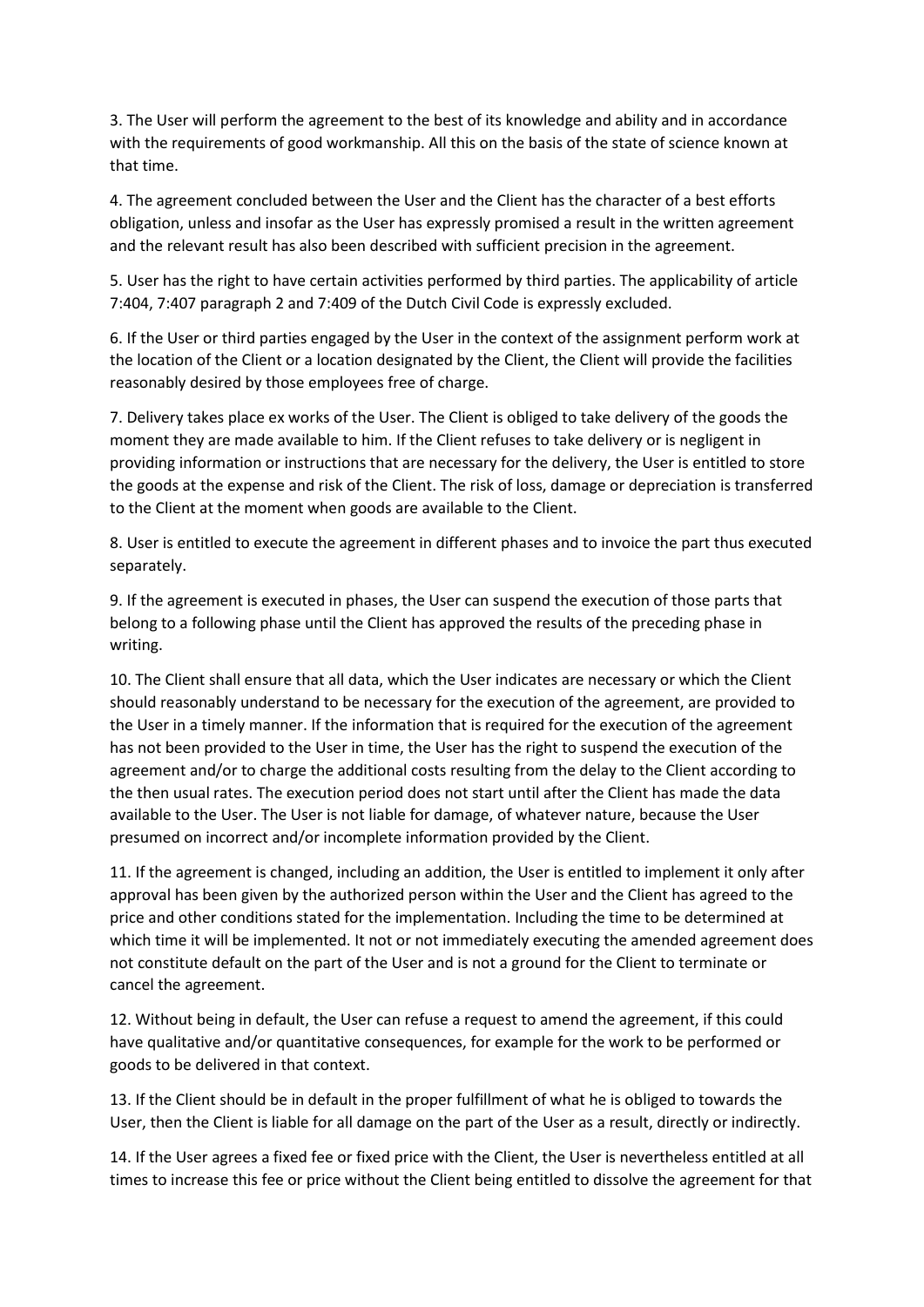reason, if the increase in the price results from a power or obligation under the law or regulations or is caused by an increase in the price of raw materials, wages, etc. or on other grounds that were not reasonably foreseeable when the agreement was entered into.

15. If the Client has a periodic payment obligation, the User is entitled to adjust the applicable prices and rates by means of a written notification within a period of at least 3 (three) months.

16. If the price increase, other than as a result of an amendment to the agreement, exceeds 10% and takes place within three months after the conclusion of the agreement, then only the Client who is entitled to invoke Title 5 Section 3 of Book 6 of the Dutch Civil Code entitled to dissolve the agreement by means of a written statement, unless User

- is then still prepared to perform the agreement on the basis of what was originally agreed;

- if the price increase results from a power or an obligation resting on the User under the law;

- if it has been stipulated that the delivery will take place more than three months after the conclusion of the agreement;

- or, in the case of delivery of an item, if it has been stipulated that the delivery will take place more than three months after the purchase.

17. If, on the basis of an amendment to the agreement as a result of additional requests or wishes from the Client, the User must perform additional work (contract extras), these activities will be charged to the Client on a subsequent costing basis on the basis of the rates customary at that time, unless expressly agreed otherwise in writing.

18. The Client accepts that additional work may affect the agreed or expected time of completion of the service and the mutual responsibilities of the Client and User. The fact that (the demand for) additional work arises during the execution of the agreement is never a ground for the Client to dissolve or terminate the agreement.

#### **Article 5. Suspension, dissolution and early termination of the agreement**

1. User is authorized to suspend the fulfillment of the obligations or to dissolve the agreement without notice of default and without judicial intervention by written notification with immediate effect wholly or partially terminate, if the Client does not fulfill the obligations under the agreement, not fully or not on time. If the Client was requested to provide certainty when the agreement was concluded, circumstances that have come to the attention of the Client, there are repeated payment problems on the part of the Client, for the fulfillment of its obligations under the agreement and this security is not provided or is insufficient or if due to the delay on the part of the Client it can no longer be expected of the User that he will fulfill the agreement under the originally agreed conditions.

2. Furthermore, the User is authorized to dissolve the agreement if circumstances arise of such a nature that fulfillment of the agreement is impossible or if other circumstances arise that are of such a nature that the unaltered maintenance of the agreement cannot reasonably be expected of the User.

3. If the agreement is dissolved, the User's claims against the Client are immediately due and payable. If the User suspends the fulfillment of the obligations, he retains his rights under the law and the agreement.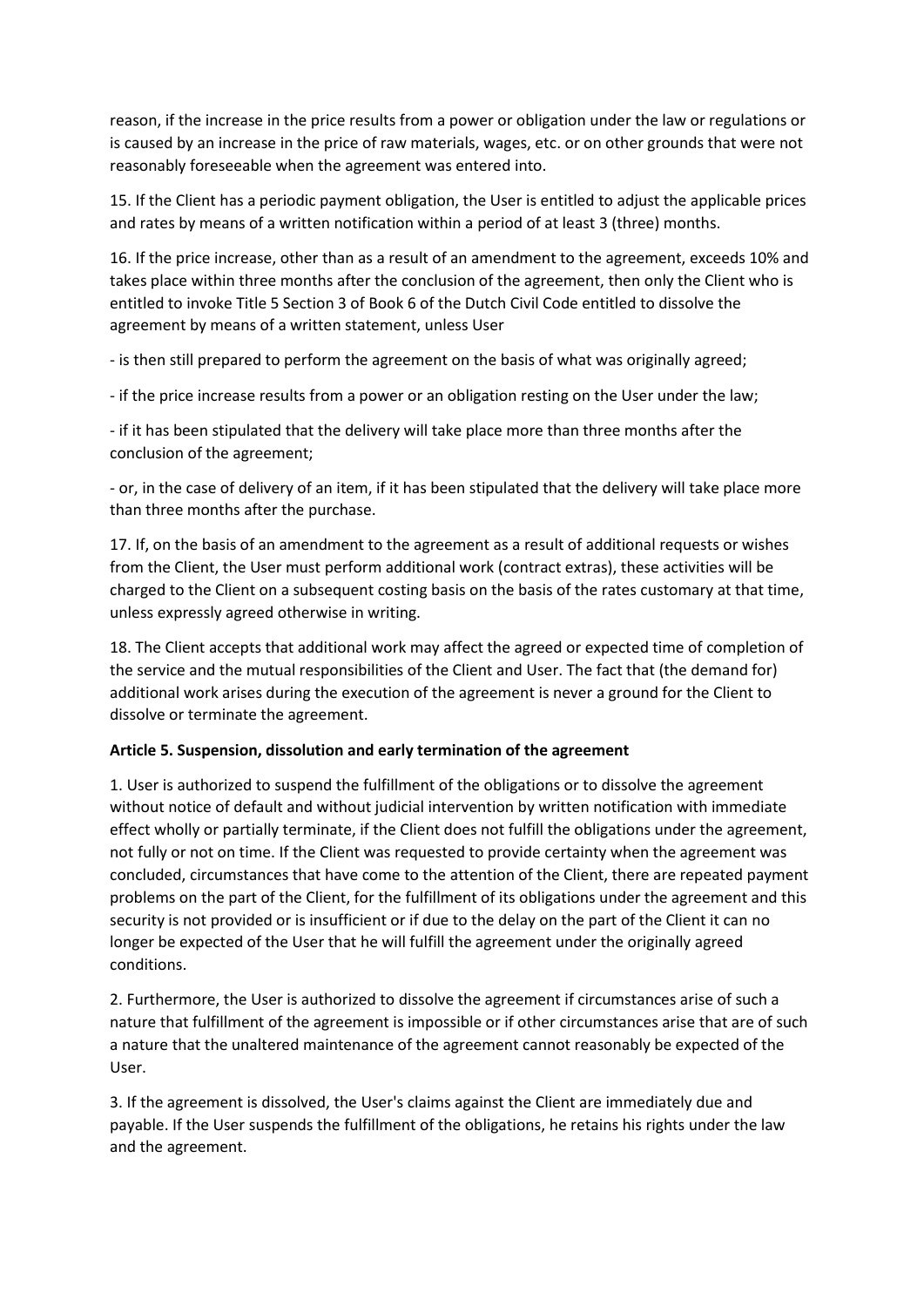4. If the User proceeds to suspension or dissolution, he is in no way obliged to compensate damage and costs incurred in any way.

5. Due to this termination, the User will never be obliged to make any refund of funds already received.

6. Amounts that the User has invoiced before the dissolution in connection with what the User has already properly performed or delivered for the execution of the agreement, will remain due in full with due observance of the provisions of the previous sentence and will become immediately due and payable at the time of the dissolution.

7. If the dissolution is attributable to the Client, the User is entitled to compensation for the damage, including the costs, incurred directly and indirectly as a result.

8. If the Client fails to fulfill its obligations arising from the agreement and this non-compliance justifies dissolution, the User is entitled to dissolve the agreement immediately and with immediate effect without any obligation on its part to pay any compensation or indemnification, while the Client, due to breach of contract, is obliged to pay compensation or indemnification.

9. If the agreement is terminated prematurely by the User, the User will, in consultation with the Client, arrange for the transfer of work still to be performed to third parties. This unless the termination is attributable to the Client. If the transfer of the work entails additional costs for the User, these will be charged to the Client. The Client is obliged to pay these costs within the specified term, unless the User indicates otherwise.

10. In the event of liquidation, (application for) suspension of payments or bankruptcy, attachment at the expense of the Client, debt restructuring or any other circumstance as a result of which the Client can no longer freely dispose of its assets, the User is free to immediately and with immediate effect, or to cancel the order or agreement, without any obligation on its part to pay any compensation or compensation. In that case, the User's claims against the Client are immediately due and payable.

11. If the Client cancels an order placed in whole or in part, the work that was performed and the items ordered or prepared for that purpose, plus any delivery, removal and delivery costs thereof and the working time reserved for the execution of the agreement, will be charged in full to the Client.

#### **article 6. Force majeure**

1. The User is not obliged to fulfill any obligation towards the Client if he is prevented from doing so as a result of a circumstance that is not due to fault, and is not for his account under the law, a legal act or generally accepted standards coming.

2. Force majeure in these general terms and conditions is understood to mean, in addition to what is understood in the law and jurisprudence, all external causes, foreseen or unforeseen, on which the User cannot exercise any influence, but as a result of which the User is unable to fulfill its obligations to come. Strikes in the company of the User or of third parties included. The User also has the right to invoke force majeure if the circumstance that prevents (further) fulfillment of the agreement occurs after User should have fulfilled his obligation.

3. User can suspend the obligations under the agreement during the period that the force majeure continues. If this period lasts longer than 2 (two) months, each of the parties is entitled to dissolve the agreement, without any obligation to pay compensation to the other party.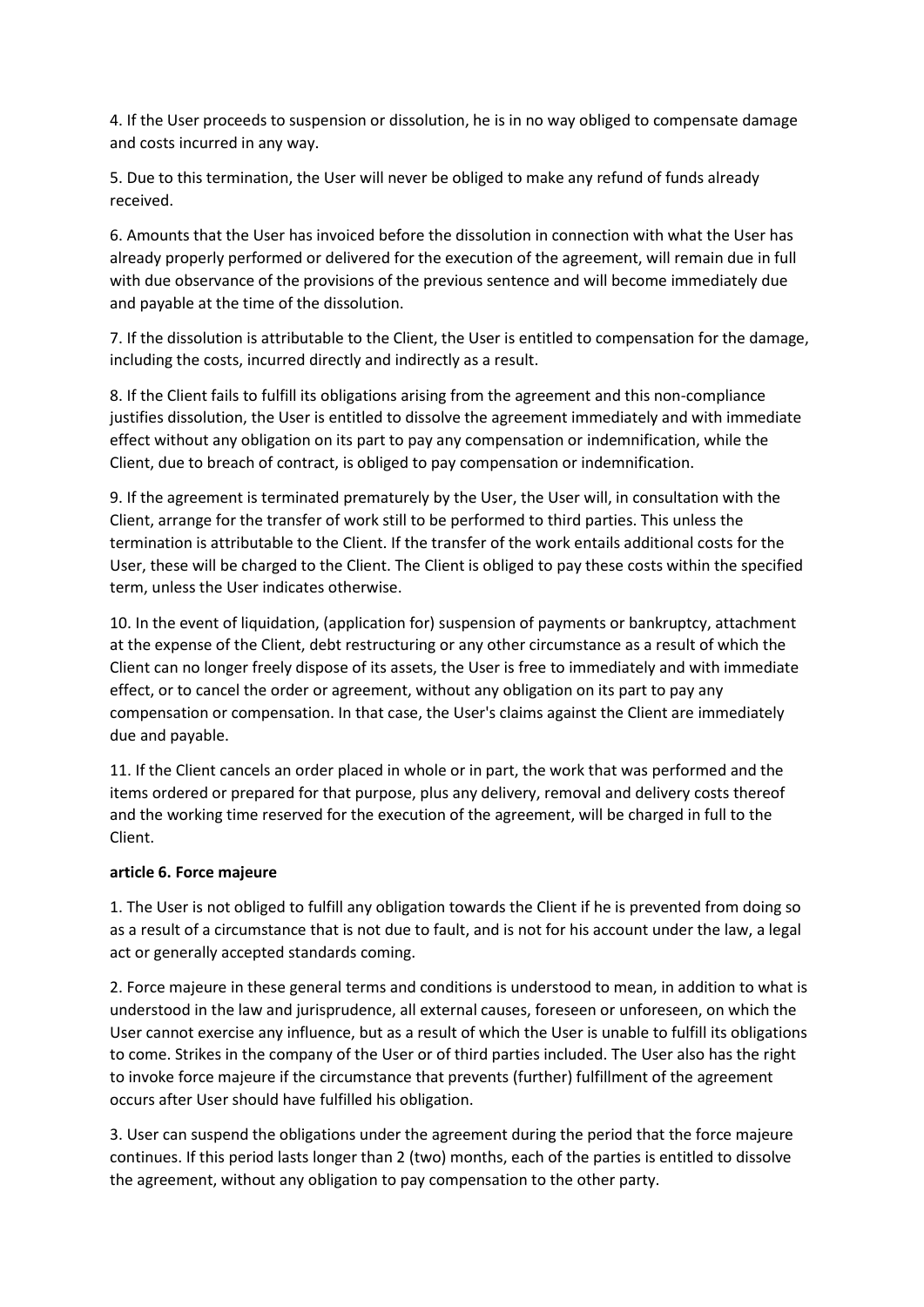4. As much as the User has already partially fulfilled his obligations under the agreement at the time of the occurrence of force majeure or will be able to fulfill them, and the part fulfilled or to be fulfilled has independent value, the User is entitled to invoice the already fulfilled or to be fulfilled part separately. The Client is obliged to pay this invoice as if it were a separate agreement.

#### **Article 7. Payment and collection costs**

1. Payment must always be made within 14 days of the invoice date, in a manner to be indicated by the User in the currency in which the invoice is made, unless otherwise indicated in writing by the User. User is entitled to invoice periodically.

2. If the Client fails to pay an invoice on time, the Client is legally in default. At that time, the user is entitled to charge the Client an amount of € 45 (forty-five euros) in administration costs, without prejudice to any further collection costs. In addition, the Client then owes an interest of 1% per month, unless the statutory interest is higher, in which case the statutory interest is due. The interest on the amount due and payable will be calculated from the moment that the Client is in default until the moment of payment of the full amount owed.

3. User is entitled to have the payments made by the Client go firstly to reduce the costs, then to reduce the interest still due and finally to reduce the principal sum and current interest. User can, without being in default, refuse an offer of payment, if the Client indicates a different sequence for the allocation of the payment. User can refuse full repayment of the principal sum, if the accrued interest and current interest and collection costs are not also paid.

4. The Client is never entitled to set off the amount owed by him to the User. Objections to the amount of an invoice do not suspend the payment obligation. The Client who cannot invoke Section 6.5.3 (Articles 231 to 247, Book 6 of the Dutch Civil Code) is also not entitled to suspend payment of an invoice for any other reason.

5. If the Client is in default or in default in the (timely) fulfillment of its obligations, all reasonable costs incurred in obtaining payment out of court will be borne by the Client. The extrajudicial costs are calculated on the basis of what is customary in Dutch debt collection practice. However, if the User has incurred higher costs for collection that were reasonably necessary, the costs actually incurred will be eligible for reimbursement. Any judicial and enforcement costs incurred will also be recovered from the Client. The Client also owes interest on the collection costs owed.

## **Article 8. Retention of title**

1. The items delivered by the User under the agreement remain the property of the User until the Client has properly fulfilled all obligations under the agreement(s) concluded with the User.

2. Items delivered by the User, which are subject to retention of title pursuant to paragraph 1, may not be resold and may never be used as a means of payment. The Client is not authorized to pledge or in any other way encumber that which falls under the retention of title.

3. The Client must always do everything that can reasonably be expected of him to safeguard the property rights of the User. If third parties seize the goods delivered under retention of title or wish to establish or enforce rights thereon, the Client is obliged to immediately inform the User thereof. Furthermore, the Client undertakes to insure and keep insured the goods delivered subject to retention of title against fire, explosion and water damage as well as against theft and to make the policy of this insurance available to the User for inspection on first request. In the event of a payment of the insurance, the User is entitled to these tokens. Insofar as necessary, the Client undertakes in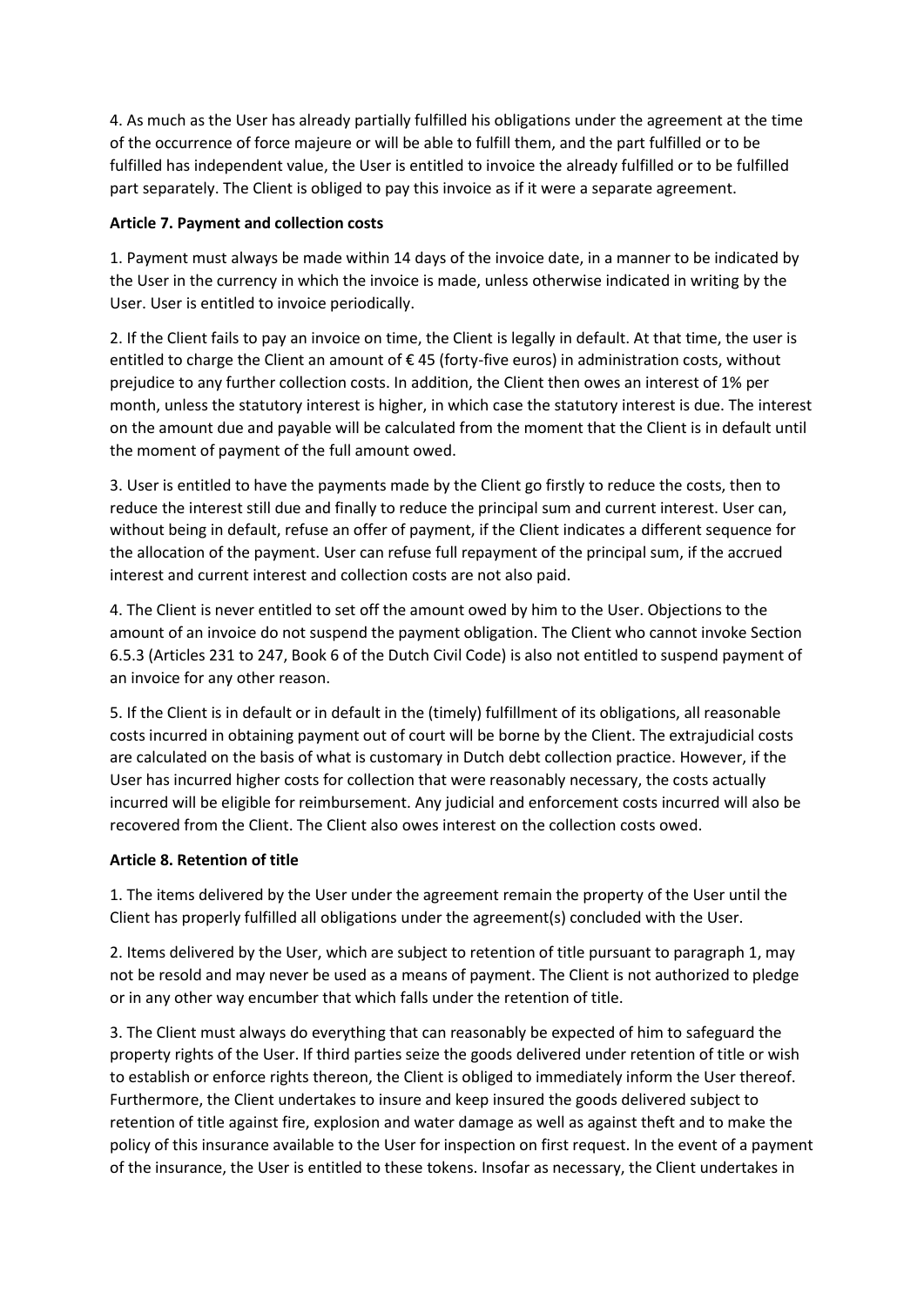advance towards the User to cooperate with everything that may (prove) be necessary or desirable in that context.

4. In the event that the User wishes to exercise its property rights referred to in this article, the Client gives unconditional and irrevocable permission in advance to the User and third parties to be designated by the User to enter all those places where the User's properties are located and return them.

#### **Article 9. Warranties, research and complaints, limitation period**

1. The items to be delivered by the User meet the usual requirements and standards that can reasonably be set at the time of delivery and for which they are intended under normal use in the Netherlands. The warranty referred to in this article applies to items intended for use within the Netherlands. When used outside the Netherlands, the Client must verify whether its use is suitable and whether it meets the conditions set for it. In that case, the user can set other warranty and other conditions with regard to the goods to be delivered or work to be performed.

2. The warranty referred to in paragraph 1 of this article applies for a period of 1 year after delivery, unless the nature of the delivered goods dictates otherwise or the parties have agreed otherwise. If the warranty provided by the User concerns an item that was produced by a third party, the warranty is limited to that provided by the producer of the item, unless stated otherwise.

3. Any form of warranty lapses if a defect has arisen as a result of or arises from injudicious or improper use thereof or use after the best-before date, incorrect storage or maintenance thereof by the Client and/or by third parties when, without written permission from The User, the Client or third parties have made or attempted to make changes to the item, other items have been attached to it that should not be attached to it or if these have been processed or revised in a manner other than the prescribed one. The Client is also not entitled to a warranty if the defect is caused by or is the result of circumstances beyond the User's control, including weather conditions (such as, for example, but not exclusively, extreme rainfall or temperatures) et cetera.

4. The Client is obliged to inspect the delivered goods (or have them examined), immediately at the moment that the goods are made available to him, or the relevant work has been carried out. In doing so, the Client should investigate whether the quality and/or quantity of the delivered goods corresponds to what has been agreed and meets the requirements that the parties have agreed in this regard. Any visible defects must be reported to the User in writing within seven days of delivery. Any non-visible defects must be reported to the User in writing immediately, but in any case, no later than fourteen days after discovery. The report must contain an as detailed description as possible of the defect, so that the User is able to respond adequately. The Client must give the User the opportunity to investigate a complaint or have it investigated.

5. If the Client makes a timely complaint, this does not suspend its payment obligation. In that case, the Client also remains obliged to purchase and pay for the otherwise ordered goods and what he has instructed the User to do.

6. If a defect is reported later, the Client is no longer entitled to repair, replacement or compensation.

7. If it is established that a good is defective and a complaint has been made in good time, the User will return the defective good within a reasonable term after receipt thereof or, if return is not reasonably possible, written notification with regard to the defect by the Client, at the option of User, replace or arrange for its repair or pay replacement compensation for it to the Client. In the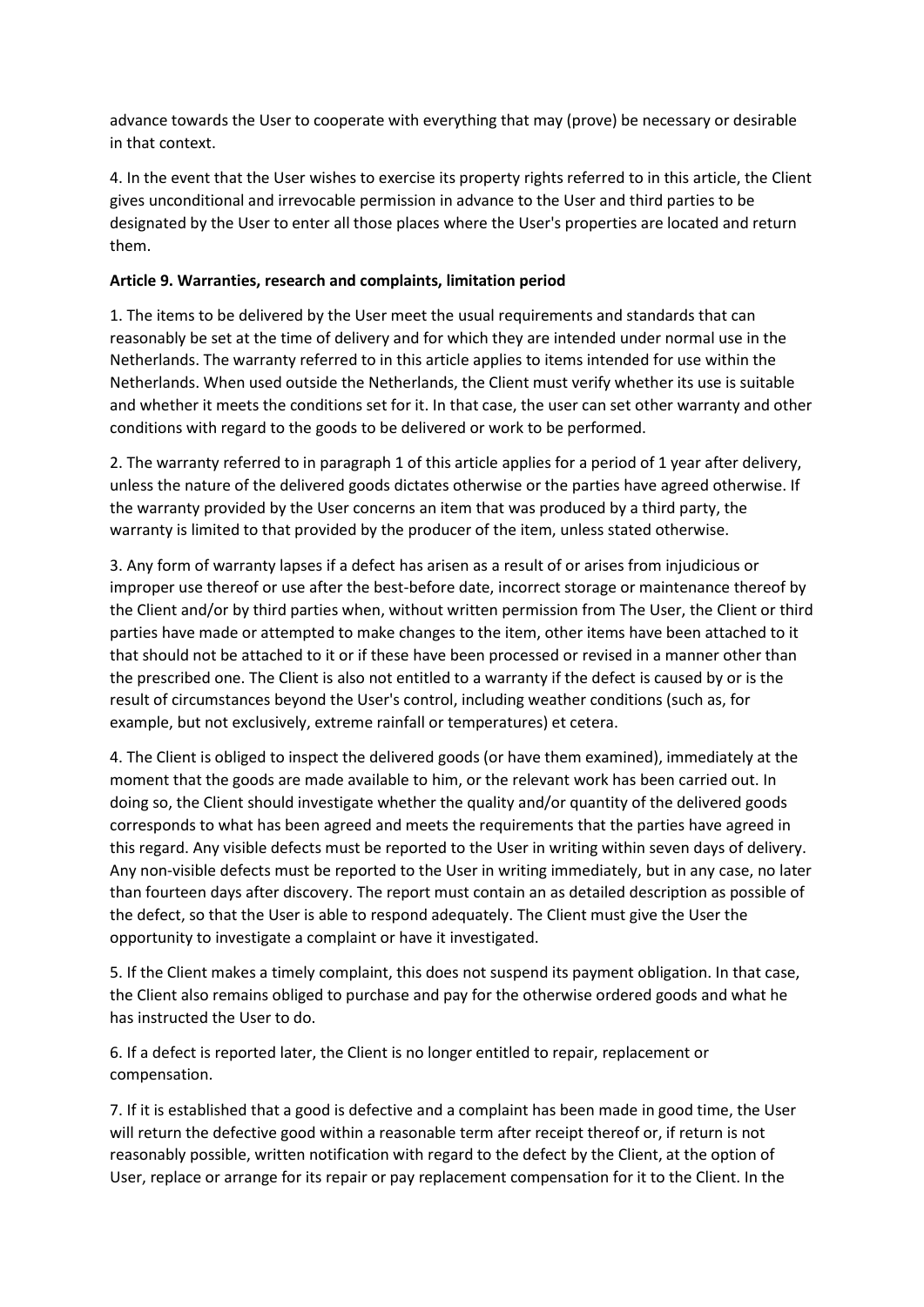event of replacement, the Client is obliged to return the replaced item to the User and to transfer ownership thereof to the User, unless the User indicates otherwise.

8. If it is established that a complaint is unfounded, the costs incurred as a result, including the investigation costs incurred by the User as a result, will be borne in full by the Client.

9. After expiry of the warranty period, all costs for repair or replacement, including administration, shipping and call-out costs will be charged to the Client.

10. Contrary to the statutory limitation periods, the limitation period for all claims and defences against the User and third parties involved by the User in the execution of an agreement is 1 (one) year.

#### **Article 10. Liability**

1. If the User should be liable, this liability is limited to what is arranged in this provision.

2. The User is not liable for damage, of whatever nature, caused by the fact that the User relied on incorrect and/or incomplete information provided by or on behalf of the Client.

3. If the User should be liable for any damage, the User's liability is limited to the invoice value of the order, at least to that part of the order to which the liability relates.

4. The liability of the User is in any case always limited to the amount paid out by his insurer, where appropriate.

5. User is only liable for direct damage.

6. Direct damage is exclusively understood to mean the reasonable costs for determining the cause and extent of the damage, insofar as the determination relates to damage within the meaning of these terms and conditions, any reasonable costs incurred to have the defective performance of the User comply with the agreement, insofar as these can be attributed to the User and reasonable costs, made to prevent or limit damage, insofar as the Client demonstrates that these costs have led to the limitation of direct damage as referred to in these general terms and conditions. The User is never liable for indirect damage, including consequential damage, loss of profit, missed savings and damage due to business interruption.

## **Article 11. Indemnification**

1. The Client indemnifies the User against any claims from third parties, which in connection with suffer damage during the execution of the agreement and the cause of which is attributable to others than the User. If the User should be addressed by third parties for this reason, the Client is obliged to assist the User both in and out of court and to immediately do everything that may be expected of him in that case. If the Client fails to take adequate measures, the User is entitled to do so himself, without notice of default. All costs and damage on the part of the User and third parties arising as a result will be entirely at the expense and risk of the Client.

## **article 12. Intellectual property**

1. User reserves the rights and powers that accrue to him under the Copyright Act and other intellectual laws and regulations. The User has the right to use the knowledge gained by the execution of an agreement for other purposes, insofar as no strictly confidential information of the Client is disclosed to third parties.